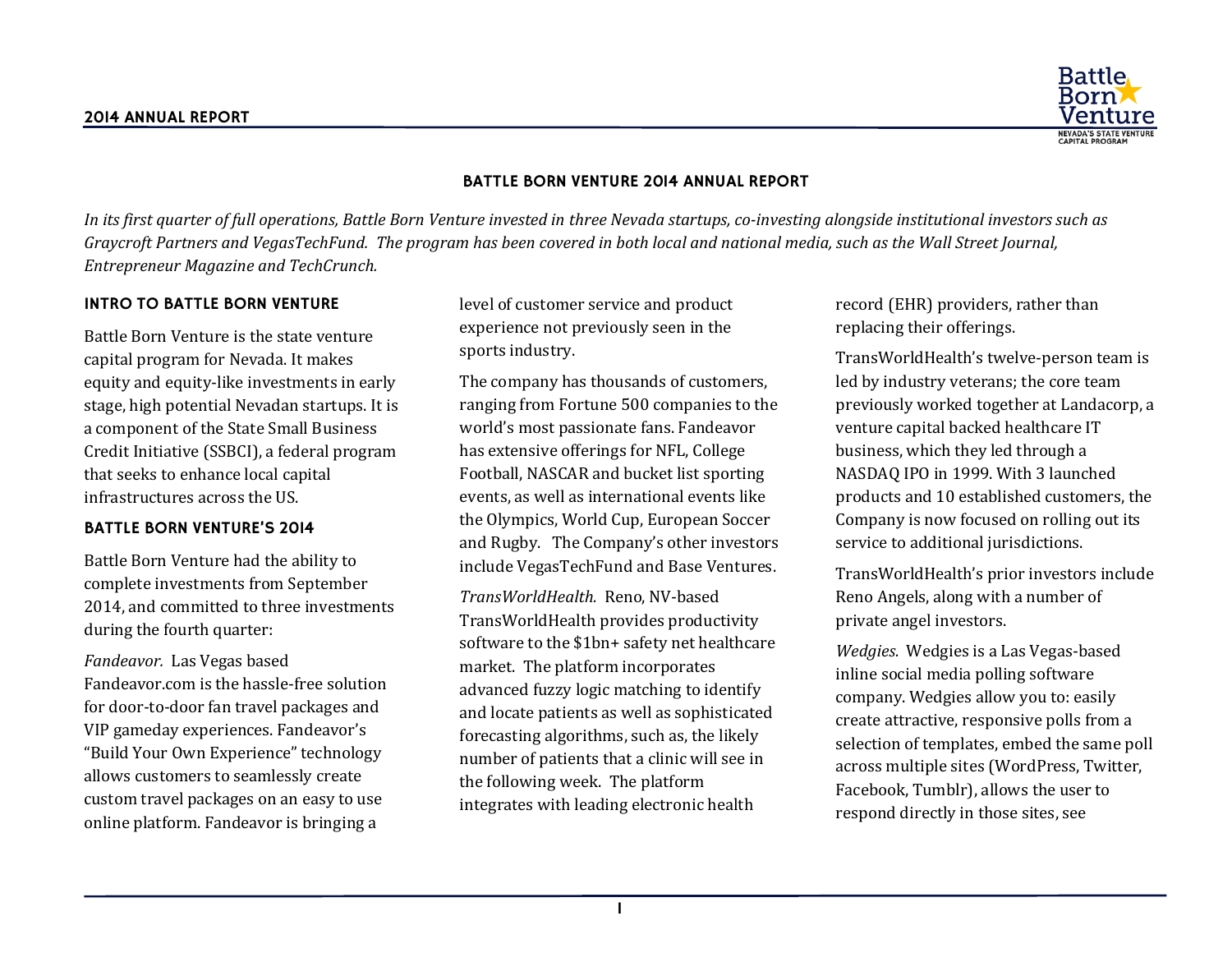responses in real time (hundreds of thousands of votes in milliseconds) collated across platforms, and display these to respondents. The Company's customers include Fortune 500 companies, such as Procter & Gamble, and media majors, for instance, the Wall Street Journal and the Times of London. Battle Born's coinvestors in the round include Graycroft Partners and VegasTechFund. Wedgies' other investors include 500 Startups and SVAngel.

## BATTLE BORN VENTURE'S DEMOGRAPHICS

Battle Born Venture accepts applications through the Gust platform, and all applications are evaluated by an independent Investment Advisory Committee. Investment decisions are ultimately made by the Nevada Governor's Office of Economic Development.

For Battle Born Venture, the most common reason for an application to be rejected is that the startup is too early stage: Battle Born Venture does not invest in prerevenue companies and a full 40% of applications were ineligible for this reason. These applicants were each referred to free mentoring services in state.





Source: Battle Born Venture

The program's sector coverage is similar to that for most venture capital funds, with 37% of applications from the software sector and 11% from healthcare. One point of differentiation for the program is its focus on entertainment and customer service oriented startups (13% of applications), unsurprising given Las Vegas's global leadership in this space, and on logistics and operations (13% of applications).

**Battle** Rorn **NEVADA'S STATE VENTUR**<br>CAPITAL PROGRAM

As would be expected given the demographics of Nevada, there were more applications from Las Vegas based startups than from those in Reno or elsewhere in Nevada. A fifth of applications were from outside of the state.

### *Battle Born Venture Apps By Location*



Source: Battle Born Venture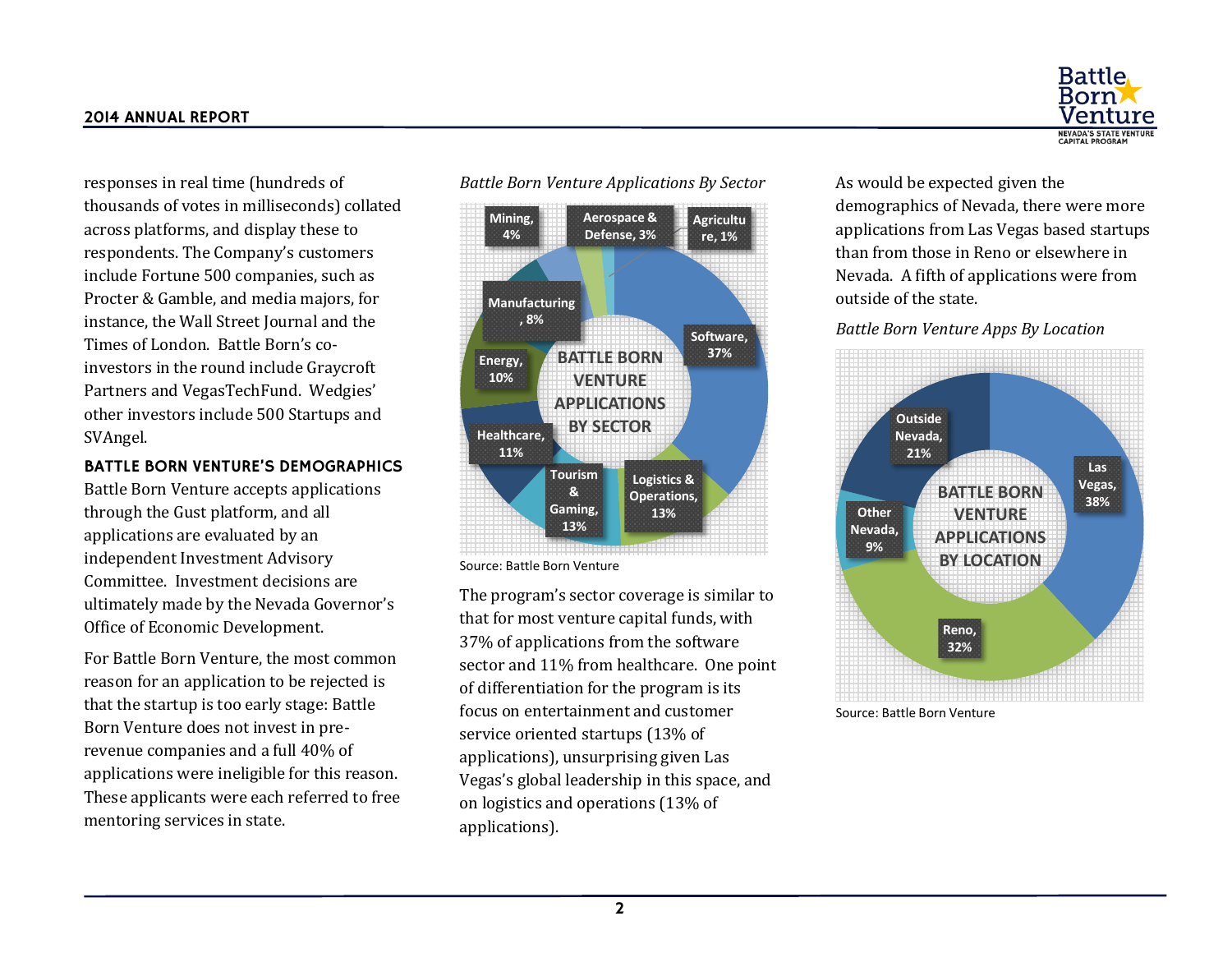## NEVADA'S FUNDING MARKET

Nevada continues to benefit from a robust entrepreneurial ecosystem, with 83 funding sources and 97mentoring organizations active in state.

During the year, two new investors – the Reno Accelerator Fund and NVAngels – became active, while VegasTechFund chose to refocus its efforts on its existing portfolio later in the year.

### VENTURE CAPTIAL MARKET TRENDS

Beyond Nevada, 2014 was a banner year from the venture capital industry, with total global investment up 64% year-onyear to \$88bn1 and venture capital funds raised up 67% year-on-year to \$45b[n1.](#page-2-0) 

<span id="page-2-0"></span>Three trends were especially pertinent to the early stage venture capital market on which Battle Born Venture focuses:

1. The Growth of Early Stage Investing In 2013, venture capital funds focused on early stage investments saw an increase of more than 50%2 in their funds raised, and this in turn has led to continued strong activity in this sector of the market as these funds are deployed. Indeed, the three most active institutional investors in 2014 were early stage ones; 500 Startups, (193 investments), Y Combinator (114 investments) and TechStars (113 investments[\)](#page-2-0)1.

#### *2014 Venture Capital Deal Activity*



Early stage deals are larger than they once were, with the average angel / seed stage

round being \$1.3mn in 2014, up from \$900k in 20123.

In part, the boom in early stage investing has come about because there are more plentiful young startups. The cost of launching a startup has fallen significantly since the turn of the century, as hardware costs fall and enabling technologies, such as Google Maps, proliferate. More products and services are delivered virtually, and social media makes them cheaper to promote to potential customers.

Weak corporate hiring has encouraged talented graduates to take a chance on a startup rather than following more traditional career paths.

Their endeavors have been supported by a wave of accelerator programs so strong that commentators – such a[s VentureBeat](http://venturebeat.com/2015/01/05/10-ways-the-accelerator-model-will-change-this-year/) now point to a bubble in accelerator capacity nationally.

# 2. Increasing Deal Valuations

In 2014, deal valuations rose across all investment stages, with seed and angel stage valuations rising by 15[%1,](#page-2-0) far less

<sup>1</sup> [Source: PitchBook](http://blog.pitchbook.com/wp-content/uploads/2015/01/PitchBook_2014Annual_Global_Venture_Capital_DATAGRAPHIC-2.pdf)

 $\overline{a}$ 

<sup>2</sup> Source: total of \$9.4bn per DJX LP Source

<sup>3</sup> Source: Pregin